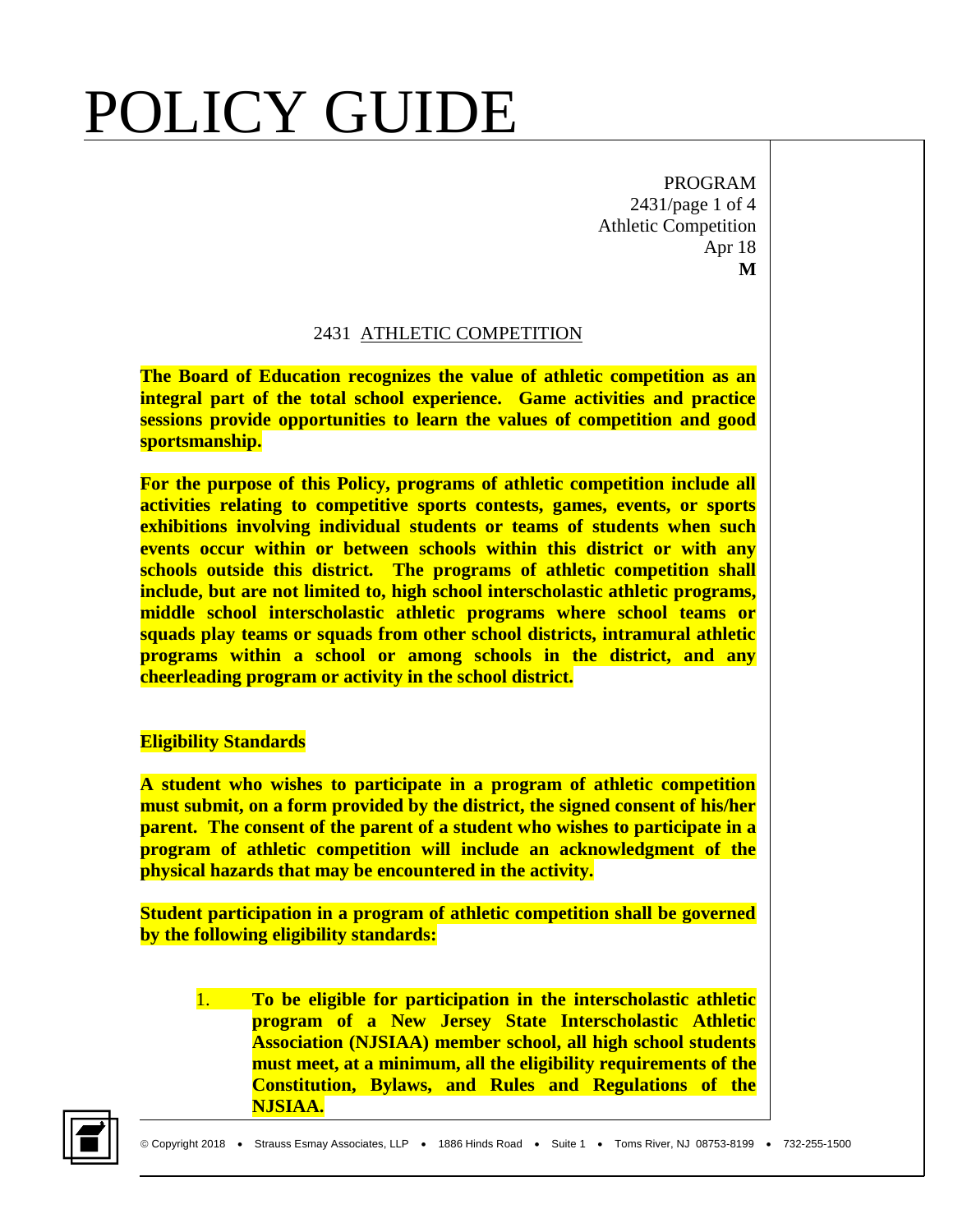**PROGRAM 2431/page 2 of 4 Athletic Competition**

- 2. **Home schooled children are not eligible to participate in the high school interscholastic athletic program of this district.**
- **3. A student in any grade must maintain a satisfactory record of attendance to be eligible for participation in school district sponsored programs of athletic competition. An attendance record is unsatisfactory if the student has accrued 10 unexcused absences prior to commencing participation in school district sponsored programs of athletic competition.**
	- **a) A student who is absent with an unexcused absence for a school day may not participate in school district sponsored programs of athletic competition the afternoon or evening of that school day.**
	- **b) A student who is serving an in-school or out-of-school suspension may not participate in school district sponsored programs of athletic competition while serving the suspension.**
- **4. A student in any grade who fails to observe school rules for student conduct may forfeit his/her eligibility for participation in school district sponsored programs of athletic competition.**

**Notice of the school district's eligibility requirements shall be available to students.**

**Required Examinations – Interscholastic or Intramural Team or Squad**

**Students enrolled in grades six to twelve must receive a medical examination, in accordance with the provisions of N.J.S.A. 18A:40-41.7, prior to participation on a school-sponsored interscholastic or intramural team or squad, and any cheerleading program or activity.**

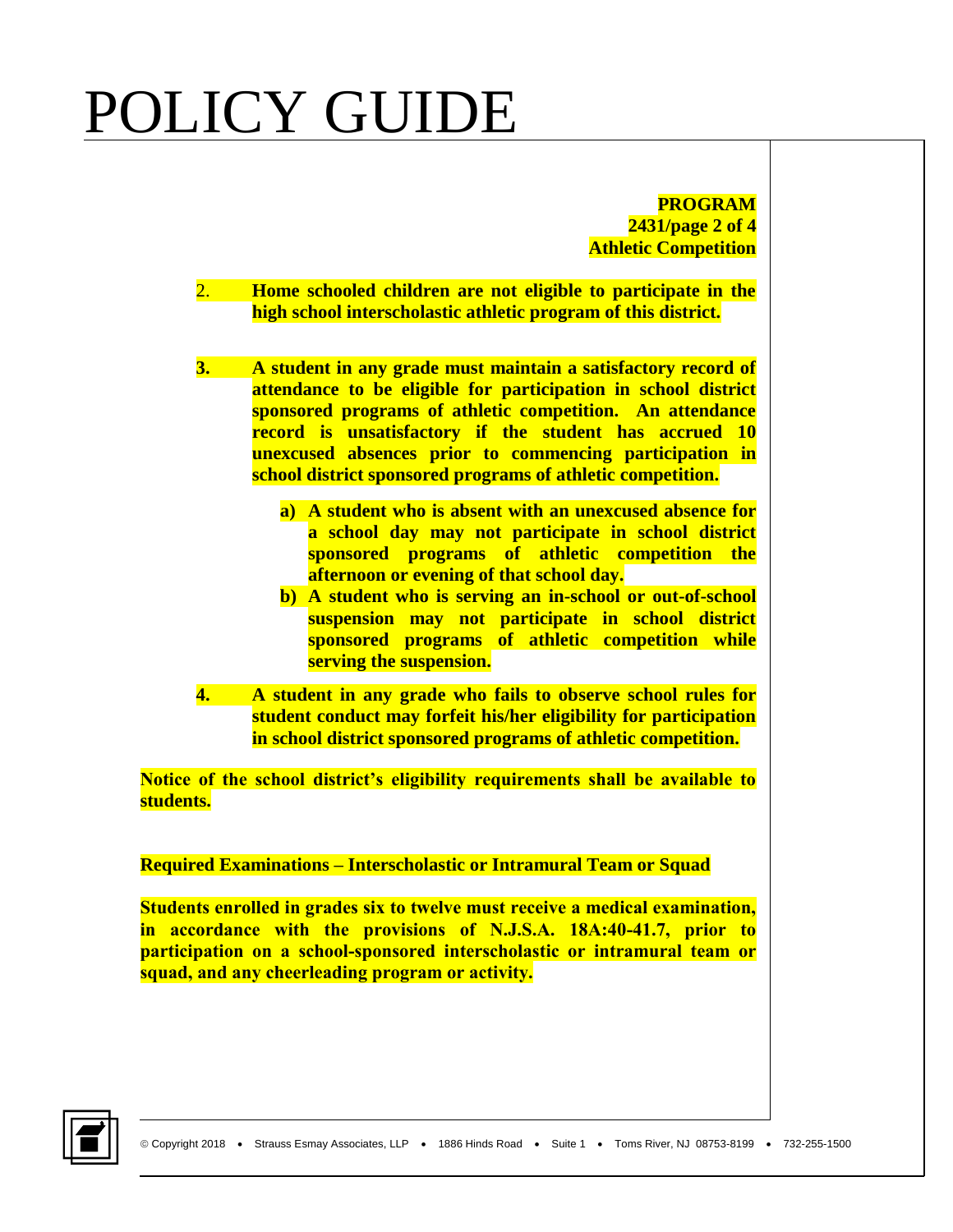**PROGRAM 2431/page 3 of 4 Athletic Competition**

**The examination shall be conducted within 365 days prior to the first day of official practice in an athletic season with examinations being conducted at the medical home of the student. The "medical home" is defined as a health care provider and that provider's practice site chosen by the student's parent for the provision of health care pursuant to N.J.A.C. 6A:16-1.3. If a student does not have a medical home, the school district shall provide the examination at the school physician's office or other comparably equipped facility. The parent may choose either the school physician or their own private physician to provide this medical examination. The medical examination required prior to participation shall be in accordance with the requirements as outlined in N.J.A.C. 6A:16-2.2(h)1 and Regulation 2431.2 and shall be documented using the Pre-participation Physical Evaluation form required by the Department of Education.** 

**The school district shall distribute the Commissioner of Education developed sudden cardiac arrest pamphlet to a student participating in or desiring to participate in an athletic activity, as defined in N.J.S.A. 18A:40-41.e., and the student's parent(s) shall each year and prior to participation by the student in an athletic activity comply with the requirements of N.J.S.A. 18A:40-41.d.** 

**The school district shall annually distribute the Commissioner of Education developed educational fact sheet relative to use and misuse of opioid drugs for sports related injuries to parents of students who participate in athletic activities and comply with the requirements of N.J.S.A. 18A:40-41.10.**

**Information concerning a student's HIV/AIDS status shall not be required as part of the medical examination or health history pursuant to N.J.S.A. 26:5C-1 et seq. The health findings of this medical examination shall be maintained as part of the student's health record.**

#### **Emergency Procedures**

**Athletic coaches shall be trained in first aid to include sports-related concussion and head injuries, the use of a defibrillator, the identification of student-athletes who are injured or disabled in the course of any athletic program or activity, and any other first aid procedures or other health related trainings required by law or the Superintendent.**